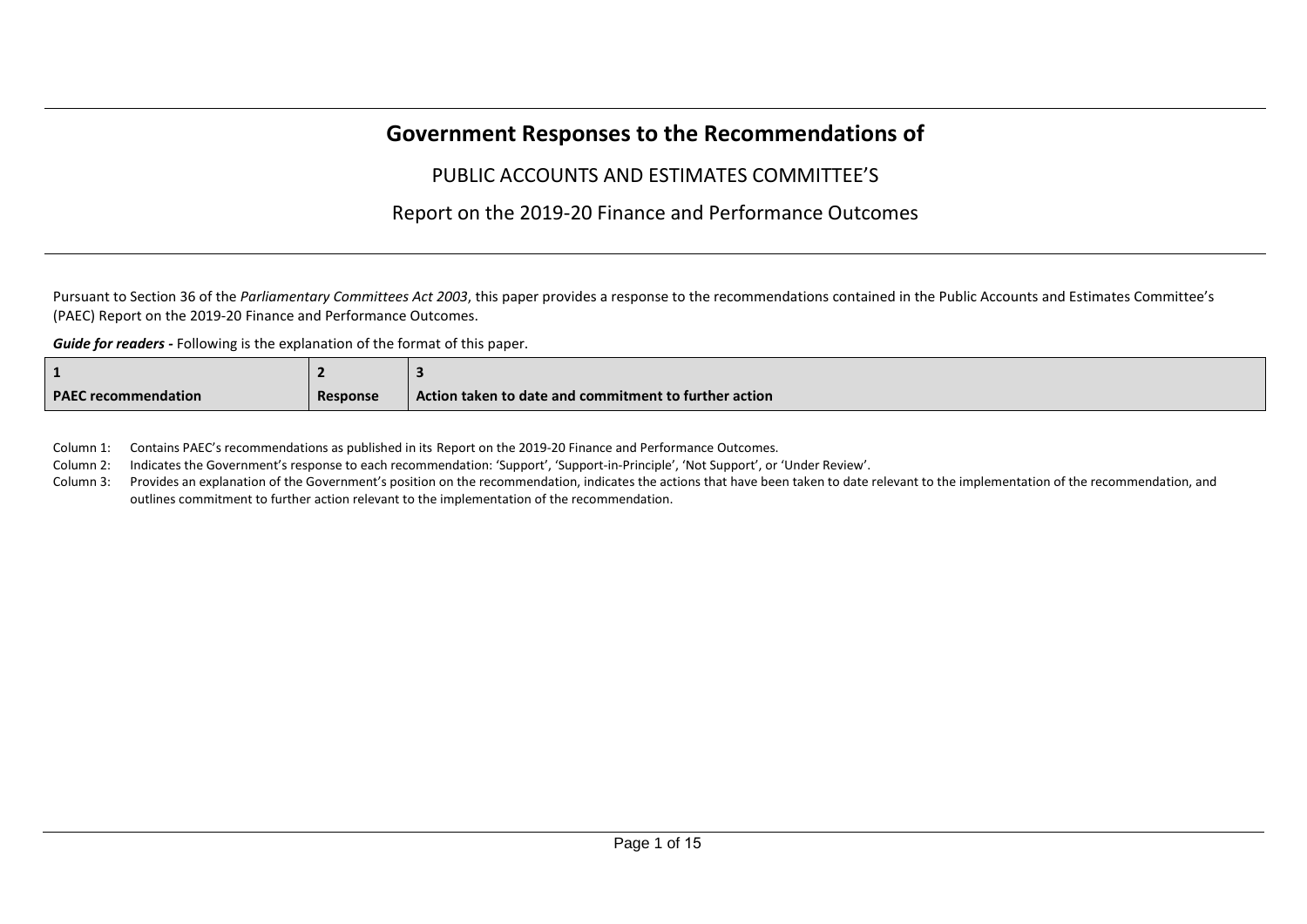| <b>PAEC</b><br>ndation<br><b>Trecon</b> | ™oons⊾ | r <b>action</b><br>vction<br>aken to date :<br>commitment<br>ang :<br>nurune<br>UO) |
|-----------------------------------------|--------|-------------------------------------------------------------------------------------|
|                                         |        |                                                                                     |

| <b>Recommendation 1:</b>                                                                                                                                                                                                      |                                              | Department of Families, Fairness and Housing                                                                                                                                                                                                                                                                                                                                                                                                                                                                                                                                                                                                                                                                                  |  |
|-------------------------------------------------------------------------------------------------------------------------------------------------------------------------------------------------------------------------------|----------------------------------------------|-------------------------------------------------------------------------------------------------------------------------------------------------------------------------------------------------------------------------------------------------------------------------------------------------------------------------------------------------------------------------------------------------------------------------------------------------------------------------------------------------------------------------------------------------------------------------------------------------------------------------------------------------------------------------------------------------------------------------------|--|
| The Department of Health and<br>Human Services and the Department<br>of Transport separately publish the<br>output funding received by each<br>department under the Concessions<br>to Pensioners and Beneficiaries<br>output. | Not<br>Support                               | The Transport Concessions component is not included in the Concessions to Pensioners and Beneficiaries output cost<br>for DFFH, as it is transferred as a pass-through cost to Department of Transport, who then incorporate it in their output<br>costs (as a source of funding) under the respective Department of Transport outputs. The relevant outputs for the<br>Department of Transport are structured by public transport type (such as train, tram, bus) rather than by funding<br>source. As such, it would not be feasible to include a specific BP3 output for transport concessions, as this would<br>necessitate a restructure of public transport BP3 outputs more broadly.<br><b>Department of Transport</b> |  |
|                                                                                                                                                                                                                               |                                              |                                                                                                                                                                                                                                                                                                                                                                                                                                                                                                                                                                                                                                                                                                                               |  |
|                                                                                                                                                                                                                               | Not<br>Support                               | The relevant outputs for the Department of Transport are structured by public transport output (such as train, tram,<br>bus) rather than by funding source. As such, it would not be feasible to include a specific BP3 output for transport<br>concessions.                                                                                                                                                                                                                                                                                                                                                                                                                                                                  |  |
| <b>Recommendation 2:</b>                                                                                                                                                                                                      | Department of Families, Fairness and Housing |                                                                                                                                                                                                                                                                                                                                                                                                                                                                                                                                                                                                                                                                                                                               |  |
| The Department of Health and<br>Human Services undertake and<br>publish an evaluation of its programs<br>and initiatives implemented in<br>response to COVID-19, and the<br>outcomes achieved through these.                  | Support-in-<br>Principle                     | Evaluation of COVID-19 response initiatives will be undertaken where it is cost effective to do so and will give<br>consideration to whether responses were distinct initiatives or were an extension of existing services. For example,<br>Homes Victoria will undertake an independent evaluation of the COVID-19 Rent Relief Grants program in 2021-22. The<br>research will evaluate the process, outcomes, and impact of the Rent Relief Grants program. Homes Victoria will<br>consider publishing the evaluation once finalised.                                                                                                                                                                                       |  |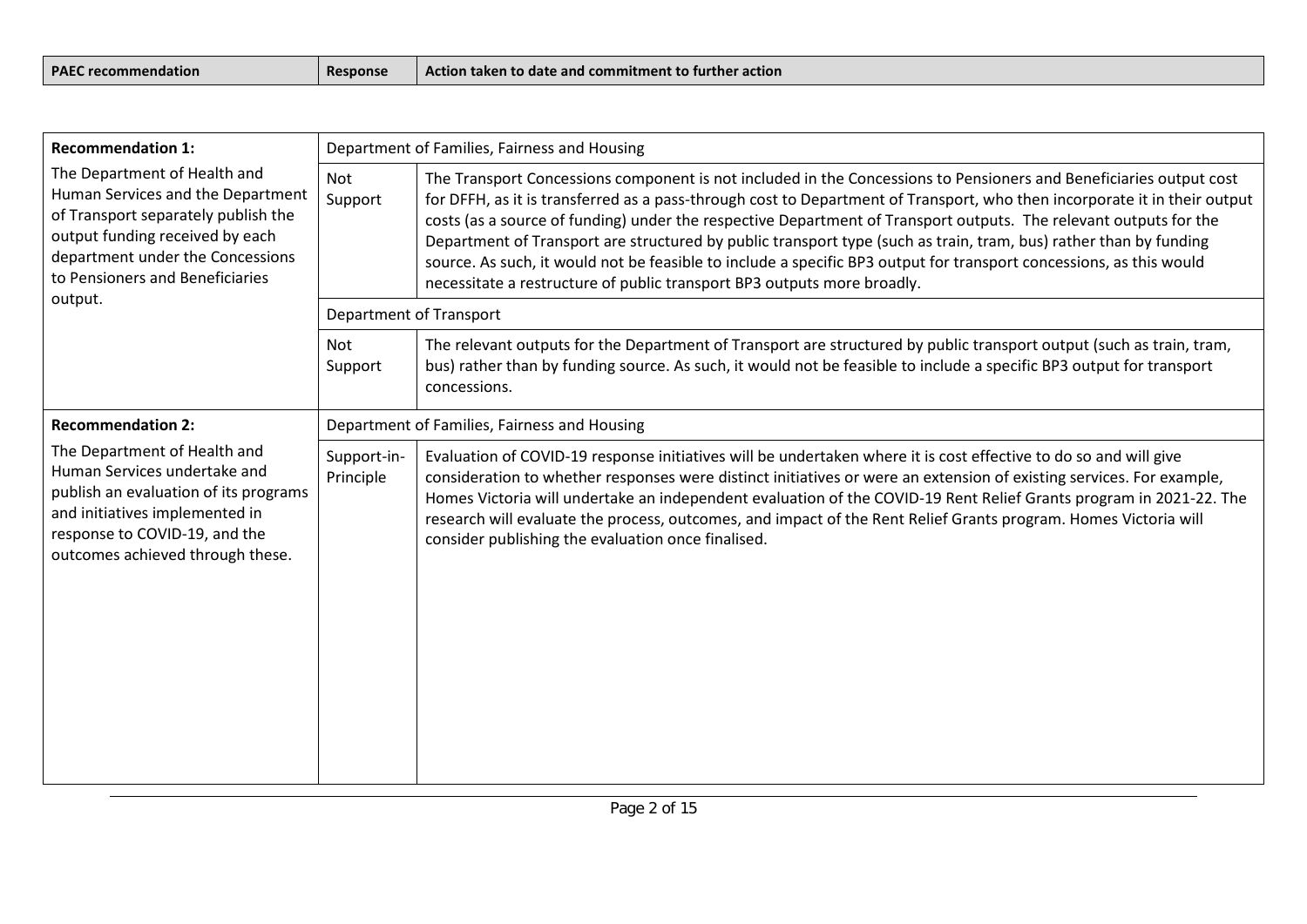| <b>PAEC recommendation</b> |
|----------------------------|
|----------------------------|

<span id="page-2-0"></span>

|                                                                                                                                                                                                                                                      | Department of Health     |                                                                                                                                                                                                                                                                                                                                                                                                                                                                                                                                                                                         |
|------------------------------------------------------------------------------------------------------------------------------------------------------------------------------------------------------------------------------------------------------|--------------------------|-----------------------------------------------------------------------------------------------------------------------------------------------------------------------------------------------------------------------------------------------------------------------------------------------------------------------------------------------------------------------------------------------------------------------------------------------------------------------------------------------------------------------------------------------------------------------------------------|
|                                                                                                                                                                                                                                                      | Support-in-<br>Principle | The Department of Health <sup>1</sup> undertakes and publishes an evaluation of its programs and initiatives implemented in<br>response to COVID-19, and the outcomes achieved through these.                                                                                                                                                                                                                                                                                                                                                                                           |
|                                                                                                                                                                                                                                                      |                          | The Department is monitoring and reviewing its approach continuously to adapt and respond to changing<br>circumstances posed by the pandemic. New systems and processes need to be put in place quickly to meet new and<br>uncertain challenges and ensure continuous improvement. This work is evidence-based and informed by lessons<br>learned, debriefs to identify what can be done better, contemporary data, modelling, research, and best practice.                                                                                                                             |
|                                                                                                                                                                                                                                                      |                          | Performance is monitored and measured through a range of data sets which gives visibility of system readiness and<br>performance to respond rapidly to escalating risk. This includes measures benchmarking Victoria's performance<br>nationally.                                                                                                                                                                                                                                                                                                                                       |
| <b>Recommendation 3:</b><br>The Department of Health and<br>Human Services update its target for<br>the total number of assessments<br>undertaken at the Support and<br>Safety Hubs, to reflect the new<br>methodology for assessing this<br>target. | Support                  | The target for total number of assessments undertaken at the Support and Safety Hubs was updated in 2020-21 to<br>22 536 to reflect the new methodology for assessing this target. The target now counts the total number of<br>assessments undertaken rather than the total number completed. The target in 2020-21 was based on prior years'<br>performance and reflected the operational experience of The Orange Door to date. The 2021-22 target for this<br>measure also reflects this change and includes an increase to reflect the new areas commencing operations in 2021-22. |

<sup>&</sup>lt;sup>1</sup> N.B., from 1 February 2021, through Machinery of Government changes, the former Department of Health and Human Services (as referred to in the Report on the '2019–20 financial and performance outcomes' and Recommendations made therein) has been split into two separate departments: Department of Families, Fairness and Housing and Department of Health.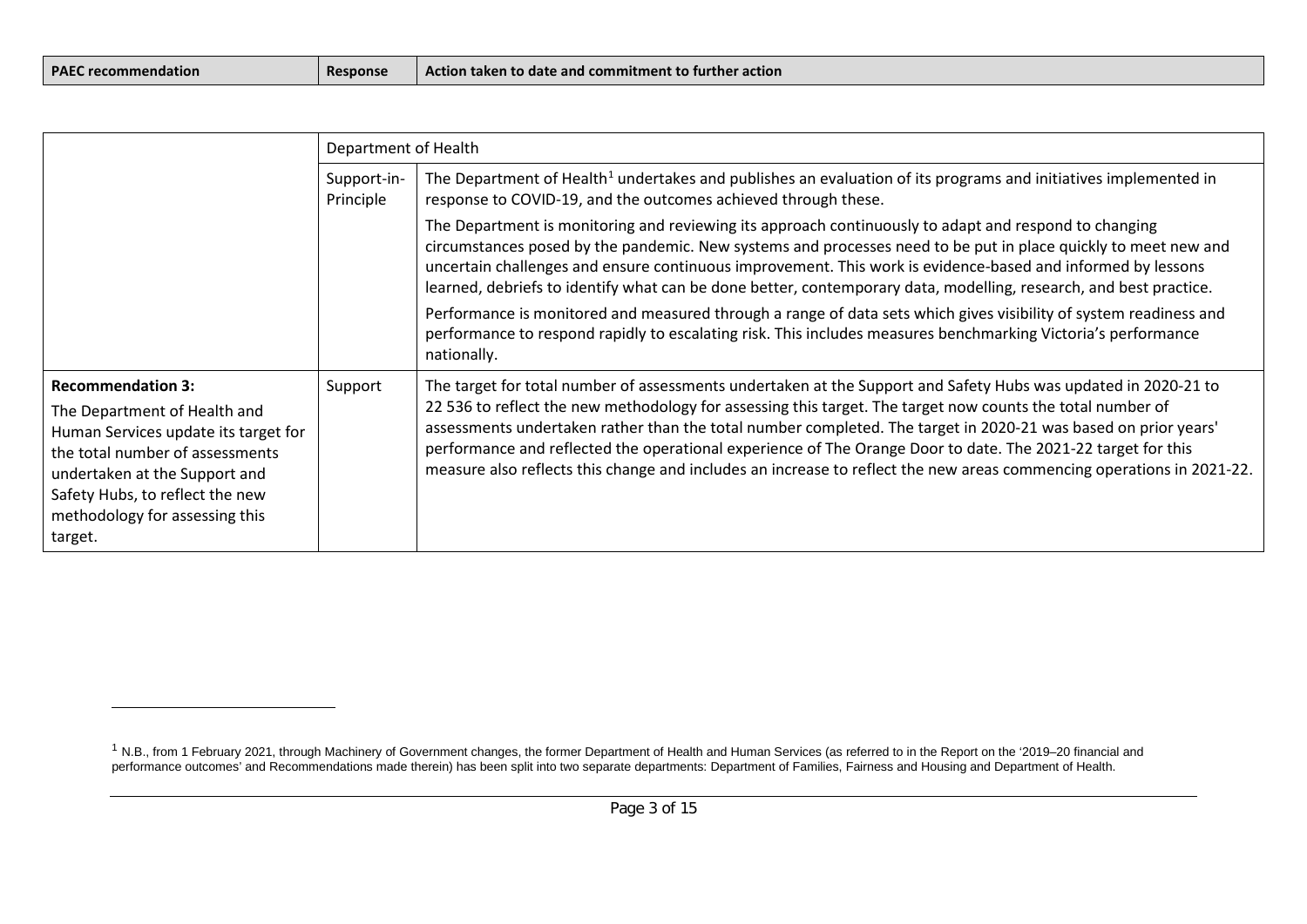| <b>PAEC</b><br>l Action taken to date and commitment to further action<br>Response<br>recommendation |  |
|------------------------------------------------------------------------------------------------------|--|
|------------------------------------------------------------------------------------------------------|--|

| <b>Recommendation 4:</b><br>The Department of Education and<br>Training develop performance<br>measures for initiatives funded<br>through Treasurer's Advances and<br>publicly report on them.                                                                                                                        | Support                  | New indicators will be considered for new services where investment is material, including those funded through<br>Treasurer's Advances as appropriate.                                                                                                                                                                                                                                                                                                                                                                                                                                                                                                                                  |
|-----------------------------------------------------------------------------------------------------------------------------------------------------------------------------------------------------------------------------------------------------------------------------------------------------------------------|--------------------------|------------------------------------------------------------------------------------------------------------------------------------------------------------------------------------------------------------------------------------------------------------------------------------------------------------------------------------------------------------------------------------------------------------------------------------------------------------------------------------------------------------------------------------------------------------------------------------------------------------------------------------------------------------------------------------------|
| <b>Recommendation 5:</b><br>The target for investment in student<br>welfare and support be reviewed<br>and increased ahead of the 2021-22<br>Budget in light of population growth<br>and growth in student numbers.                                                                                                   | Support-in-<br>Principle | The target for 2021-22 for investment in student welfare and support is \$343.2m in 2021-22 in comparison to \$342.2m<br>in 2020-21.<br>The target is subject to Government decisions as it reflects the budget allocated to investment in student welfare and<br>support as part of the annual Budget process. Funding for new initiatives that contribute to this target and that are<br>linked to student growth will continue to reflect available enrolment data.                                                                                                                                                                                                                   |
| <b>Recommendation 6:</b><br>The Department of Education and<br>Training disaggregate the absence<br>data of metropolitan and regional<br>and rural students and develop<br>targets and indicators ahead of the<br>2021-22 Budget that measure the<br>impact of student absenteeism in<br>regional and rural Victoria. | Under<br>review          | The Department of Education and Training (DET) will review options for disaggregating absence data relating to<br>education outcomes for metropolitan and regional and rural students.<br>This review will be undertaken in the broader context of the response to recommendations of the VAGO audit -<br>Measuring and Reporting on Service Delivery - released in May 2021. The implementation of the recommendations<br>from this audit provides DET with an opportunity to review its budget measures and target settings, in order to better<br>reflect DET service delivery and performance. Options for disaggregating absence data will be considered as part of this<br>review. |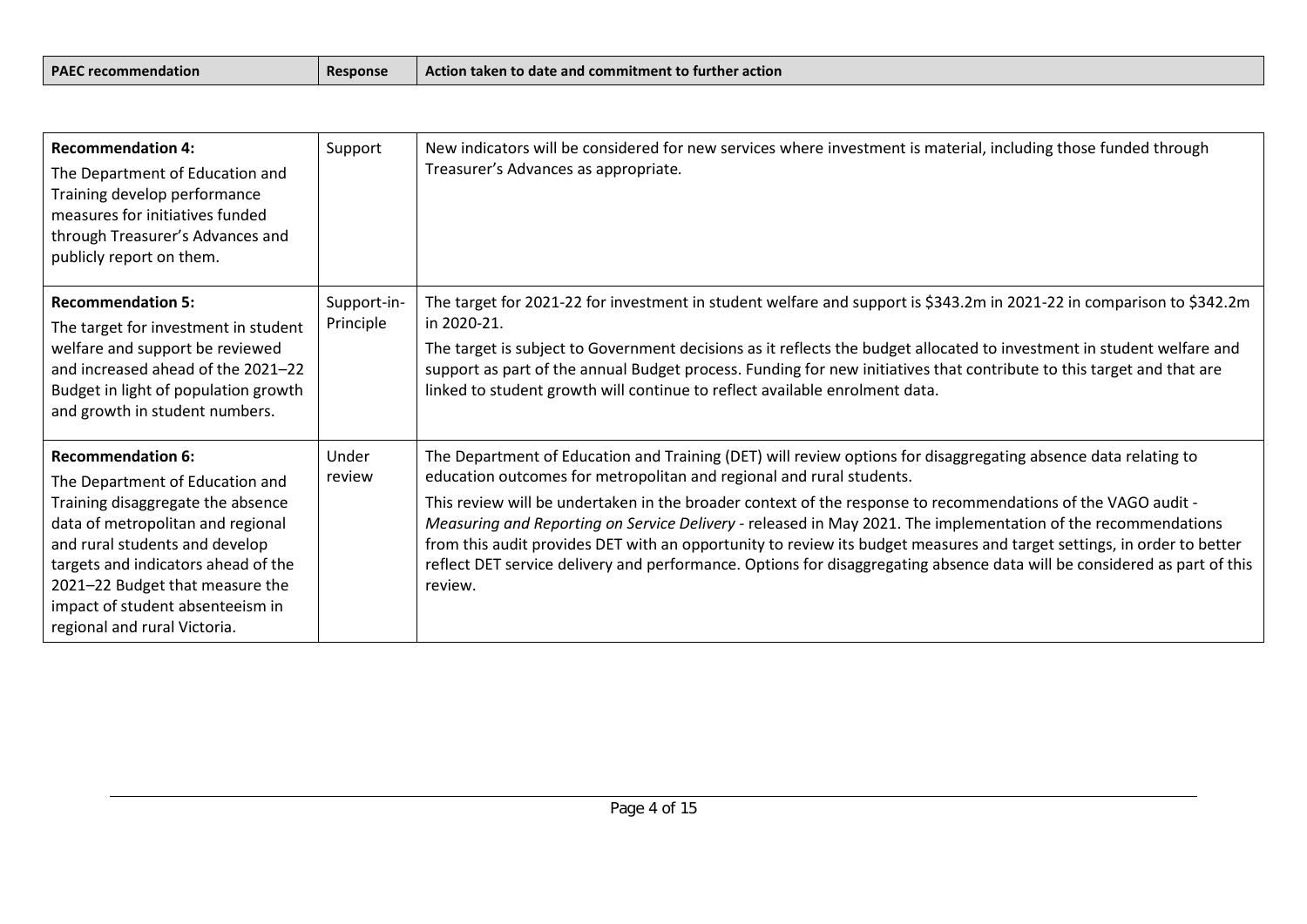| <b>PAEC</b><br><b>Response</b><br>$\bar{\ }$ recommendation $\bar{\ }$ | Action taken to date and commitment to further action_ |
|------------------------------------------------------------------------|--------------------------------------------------------|
|------------------------------------------------------------------------|--------------------------------------------------------|

| <b>Recommendation 7:</b><br>The Department of Education and<br>Training establish appropriate<br>mechanisms to effectively quantify<br>the level of access to Mental Health<br>Practitioner services and outcomes<br>for children accessing the service.                                | Support-in-<br>Part | DET currently tracks Mental Health Practitioner service delivery activities and will continue to review and report on<br>student access to services.<br>DET will continue to review an approach to monitoring student mental health and wellbeing outcomes. Due to privacy<br>and confidentially constraints, it is challenging to quantify the outcomes for children who access the service.                                                                                                                                                            |
|-----------------------------------------------------------------------------------------------------------------------------------------------------------------------------------------------------------------------------------------------------------------------------------------|---------------------|----------------------------------------------------------------------------------------------------------------------------------------------------------------------------------------------------------------------------------------------------------------------------------------------------------------------------------------------------------------------------------------------------------------------------------------------------------------------------------------------------------------------------------------------------------|
| <b>Recommendation 8:</b><br>The Department of Education and<br>Training disaggregate the<br>performance data of metropolitan<br>and regional students and develop<br>targets and indicators ahead of the<br>2021-22 Budget that measure the<br>education outcomes of these<br>students. | Under<br>review     | DET will review options for disaggregating performance data relating to education outcomes for metropolitan, regional<br>and rural students.<br>This review will be undertaken in the broader context of the response to recommendations of the VAGO audit -<br>Measuring and Reporting on Service Delivery - released in May 2021. The implementation of the recommendations<br>from this audit provides DET with an opportunity to review its budget measures and target settings, in order to better<br>reflect DET service delivery and performance. |
| <b>Recommendation 9:</b><br>The Department of Transport include<br>a breakdown of COVID-19 related<br>costs in its 2020-21 Annual Report,<br>to allow a clear distinction to be<br>made between the department's<br>financial performance and the<br>effects of the COVID-19 pandemic.  | Support             | The Department of Transport will outline in its 2020-21 Annual Report the financial impact of the COVID-19 pandemic<br>on its financial performance.                                                                                                                                                                                                                                                                                                                                                                                                     |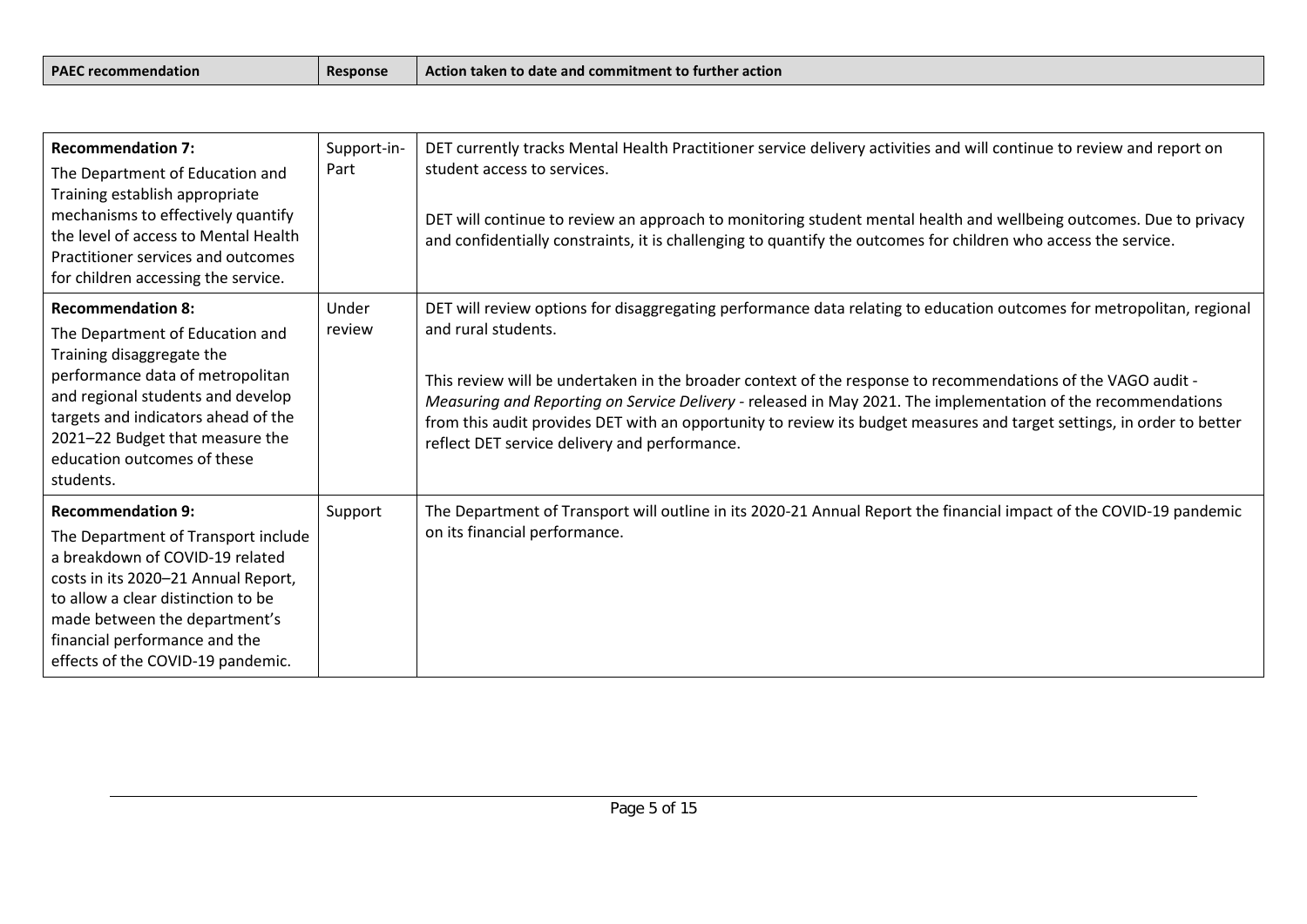| <b>PAEC recommendation</b><br>Response |  | Action taken to date and commitment to further action |
|----------------------------------------|--|-------------------------------------------------------|
|----------------------------------------|--|-------------------------------------------------------|

| <b>Recommendation 10:</b><br>Any additional amount paid to public<br>transport service providers and<br>agencies due to the COVID-19<br>pandemic should be disclosed in the<br>Department of Transport's 2020-21<br>Annual Report and 2021-22 State<br>Budget.                                                                                                | Support-in-<br>Principle | The Department of Transport will outline in its 2020-21 Annual Report the financial impact of the COVID-19 pandemic<br>on its financial performance in line with funding provided. The 2021-22 Budget Paper 3, Chapter 1 outlines the funding<br>provided to address the impacts of the COVID-19 pandemic.                                                                                                                                                                 |
|---------------------------------------------------------------------------------------------------------------------------------------------------------------------------------------------------------------------------------------------------------------------------------------------------------------------------------------------------------------|--------------------------|----------------------------------------------------------------------------------------------------------------------------------------------------------------------------------------------------------------------------------------------------------------------------------------------------------------------------------------------------------------------------------------------------------------------------------------------------------------------------|
| <b>Recommendation 11:</b><br>The Department of Transport<br>provide detailed explanations of the<br>underlying cause of variations in<br>major projects' total estimated<br>investment. Over the longer term,<br>the Committee recommends the<br>adoption of a more direct method<br>for disclosing issues and<br>achievements relating to major<br>projects. | Support-in-<br>Principle | The Department of Transport already provides detailed reasons for variations in major projects' total estimated<br>investment in Budget Paper 4, Chapter 1 outlines the budget supplementation and will continue to look for ways to<br>improve the explanations for relevant variations.<br>The Victoria Auditor-General's Office is currently reviewing the disclosure of performance of the State's capital<br>program, upon which Government will consider a response. |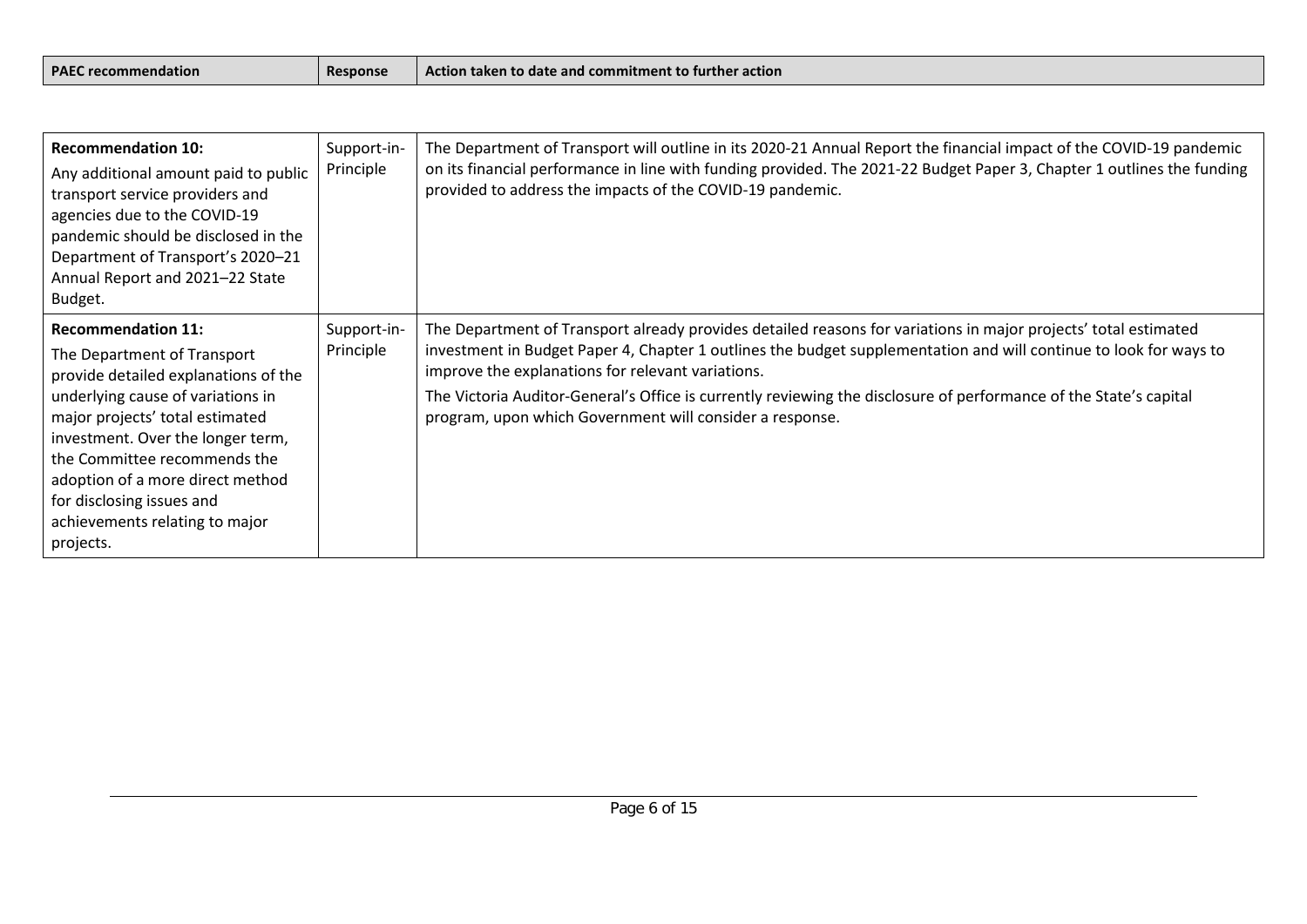| <b>PAEC recommendation</b><br>Action taken to date and commitment to further action<br><b>Response</b> |  |
|--------------------------------------------------------------------------------------------------------|--|
|--------------------------------------------------------------------------------------------------------|--|

| <b>Recommendation 12:</b><br>The Department of Justice and<br>Community Safety replace the<br>performance measures<br>'Infringement notices processed' and<br>'Proportion of drivers tested who<br>return a clear result for prohibited<br>drugs' with outcomes-based<br>measures in the next budget. | Support-in-<br>Principle | In accordance with the requirements of DTF's Resource Management Framework (RMF), performance measures within<br>departmental output statements are used to ensure the delivery of outputs and act as the mechanism for<br>accountability over government spending by specifying what the government wants to achieve. Under the RMF,<br>departmental performance statements should also include a suite of objective indicators, which demonstrate progress<br>towards the achievement of the department's objectives, unlike performance measure which measure outputs.<br>The two Department of Justice and Community Safety (DJCS) performance measures 'Infringement notices processed'<br>and 'Proportion of drivers tested who return a clear result for prohibited drugs' are consistent with the requirements in<br>the RMF set out for performance reporting for Budget Paper 3. Nonetheless, DJCS is supportive of increasing the focus<br>of outcome measurement across government to better identify how departments deliver value to the Victorian<br>community. DJCS will explore options to introduce new outcome-based measures in the 2022-23 budget, including<br>introducing new objective indicators which are focussed on outcomes. |
|-------------------------------------------------------------------------------------------------------------------------------------------------------------------------------------------------------------------------------------------------------------------------------------------------------|--------------------------|-----------------------------------------------------------------------------------------------------------------------------------------------------------------------------------------------------------------------------------------------------------------------------------------------------------------------------------------------------------------------------------------------------------------------------------------------------------------------------------------------------------------------------------------------------------------------------------------------------------------------------------------------------------------------------------------------------------------------------------------------------------------------------------------------------------------------------------------------------------------------------------------------------------------------------------------------------------------------------------------------------------------------------------------------------------------------------------------------------------------------------------------------------------------------------------------------------------------------------------------------------------|
| <b>Recommendation 13:</b><br>The Department of Justice and<br>Community Safety report on the<br>outcomes of the initiative Additional<br>legal assistance services and<br>information communication<br>technology upgrades in its Annual<br>Report 2020-21.                                           | Support                  | In its 2020-21 Annual Report, DJCS will report against all key initiatives and programs during the 2020-21 financial year.<br>This includes reporting on the progress and outcomes of the initiative Additional legal assistance services and<br>information communication technology upgrades, which provided funding to VLA to assist those services to meet<br>demand during the pandemic and to upgrade technology to provide services remotely.                                                                                                                                                                                                                                                                                                                                                                                                                                                                                                                                                                                                                                                                                                                                                                                                      |
| <b>Recommendation 14:</b><br>The Department of Justice and<br>Community Safety report on the<br>outcomes of the Maribyrnong<br><b>Residential Facility</b>                                                                                                                                            | Support                  | In its 2020-21 Annual Report, DJCS will report against all key initiatives and programs during the 2020-21 financial year.<br>This includes reporting on the progress of upgrades to the Maribyrnong Residential Facility, which provided transitional<br>accommodation to men exiting the prison system who may not have otherwise had access to accommodation, aiming<br>to reduce the possible spread of COVID-19.                                                                                                                                                                                                                                                                                                                                                                                                                                                                                                                                                                                                                                                                                                                                                                                                                                     |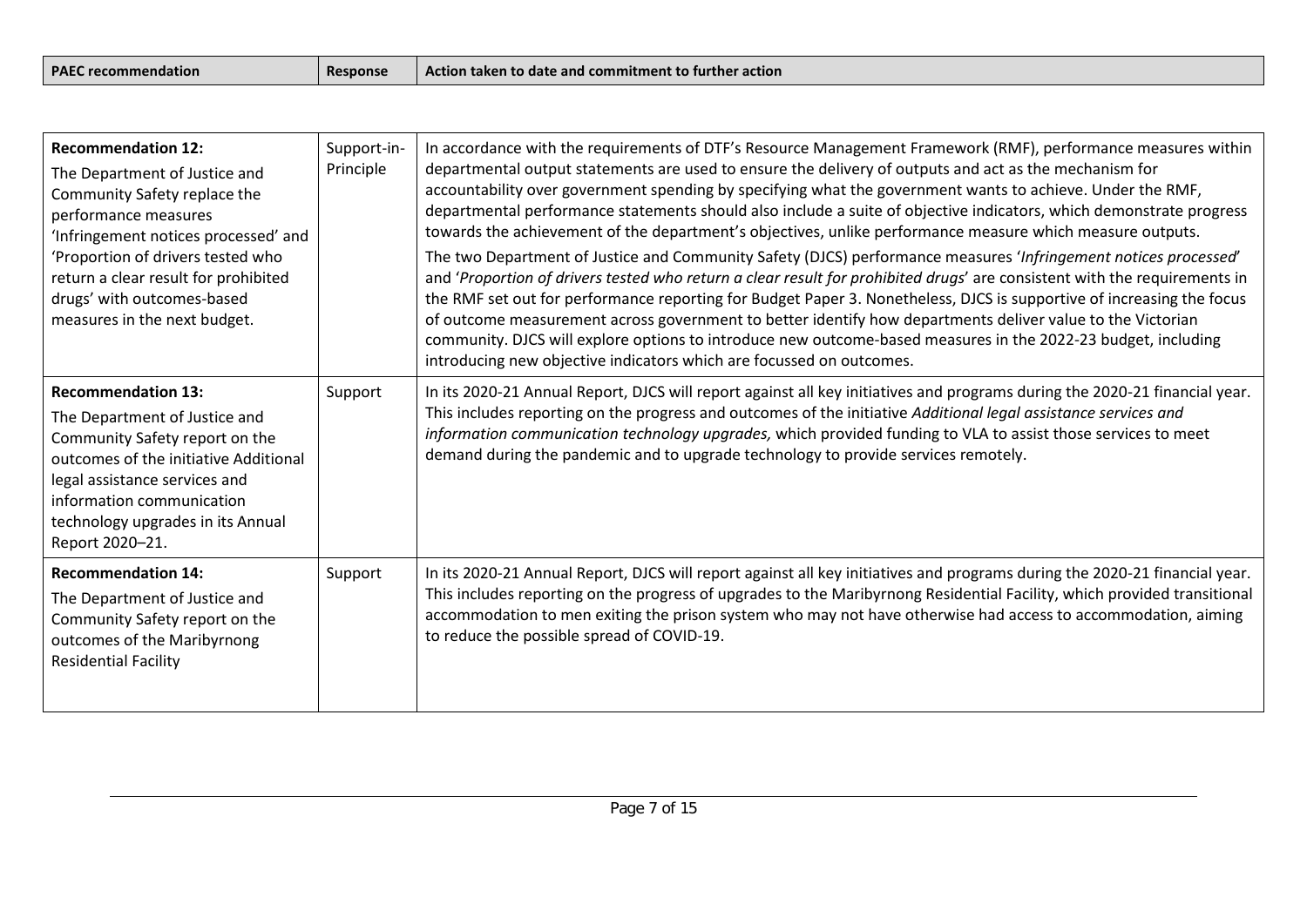| PAFC<br><b>Trecommendation</b> | <b>Response</b> | Action taken to date and commitment to further action |
|--------------------------------|-----------------|-------------------------------------------------------|
|--------------------------------|-----------------|-------------------------------------------------------|

| <b>Recommendation 15:</b><br>The Department of Justice and<br>Community Safety provide further<br>information regarding why<br>performance measures related to<br>recidivism have not been met in                                                                                                                                                                                                                                                  | Support                  | DJCS reports against two performance measures relating to recidivism in its Annual Report:<br>Rate of return to prison within two years; and<br>$\bullet$<br>Rate of return to corrective services within two years from a community corrections order.<br>Where the 2020-21 results for these performance measure vary by more than five per cent from the 2020-21 target,<br>DJCS will provide variance commentary providing further information on the performance drivers in its 2020-21 Annual<br>Report, in accordance with requirements of DTF's Resource Management Framework. |
|----------------------------------------------------------------------------------------------------------------------------------------------------------------------------------------------------------------------------------------------------------------------------------------------------------------------------------------------------------------------------------------------------------------------------------------------------|--------------------------|----------------------------------------------------------------------------------------------------------------------------------------------------------------------------------------------------------------------------------------------------------------------------------------------------------------------------------------------------------------------------------------------------------------------------------------------------------------------------------------------------------------------------------------------------------------------------------------|
| their Annual Report 2020-21,<br>including an explanation as to why<br>the target was not met.                                                                                                                                                                                                                                                                                                                                                      |                          |                                                                                                                                                                                                                                                                                                                                                                                                                                                                                                                                                                                        |
| <b>Recommendation 16:</b><br>The Department of Justice and<br><b>Community Safety introduce</b><br>performance measures in the next<br>budget related to youth diversion<br>initiatives including but not limited<br>to: targets regarding the number of<br>youth diverted, success of diversion,<br>the number of young people<br>participating in programs,<br>completion rates of such programs<br>and subsequent offending after<br>diversion. | Support-in-<br>Principle | DJCS will consider the inclusion of performance measures for youth diversion initiatives. Consideration will be given to<br>appropriate measures and the timeliness of the availability of data to report on these matters.                                                                                                                                                                                                                                                                                                                                                            |
| <b>Recommendation 17:</b><br>The Department of Justice and<br>Community Safety include<br>comprehensive performance<br>measures and targets for the<br>Children's Court Youth Diversion<br>program in the next budget.                                                                                                                                                                                                                             | Support-in-<br>Principle | DJCS will consider the inclusion of performance measures for the Children's Court Youth Diversion (CCYD) service.<br>Consideration will be given to appropriate measures and the timeliness of the availability of data to report on this<br>service.                                                                                                                                                                                                                                                                                                                                  |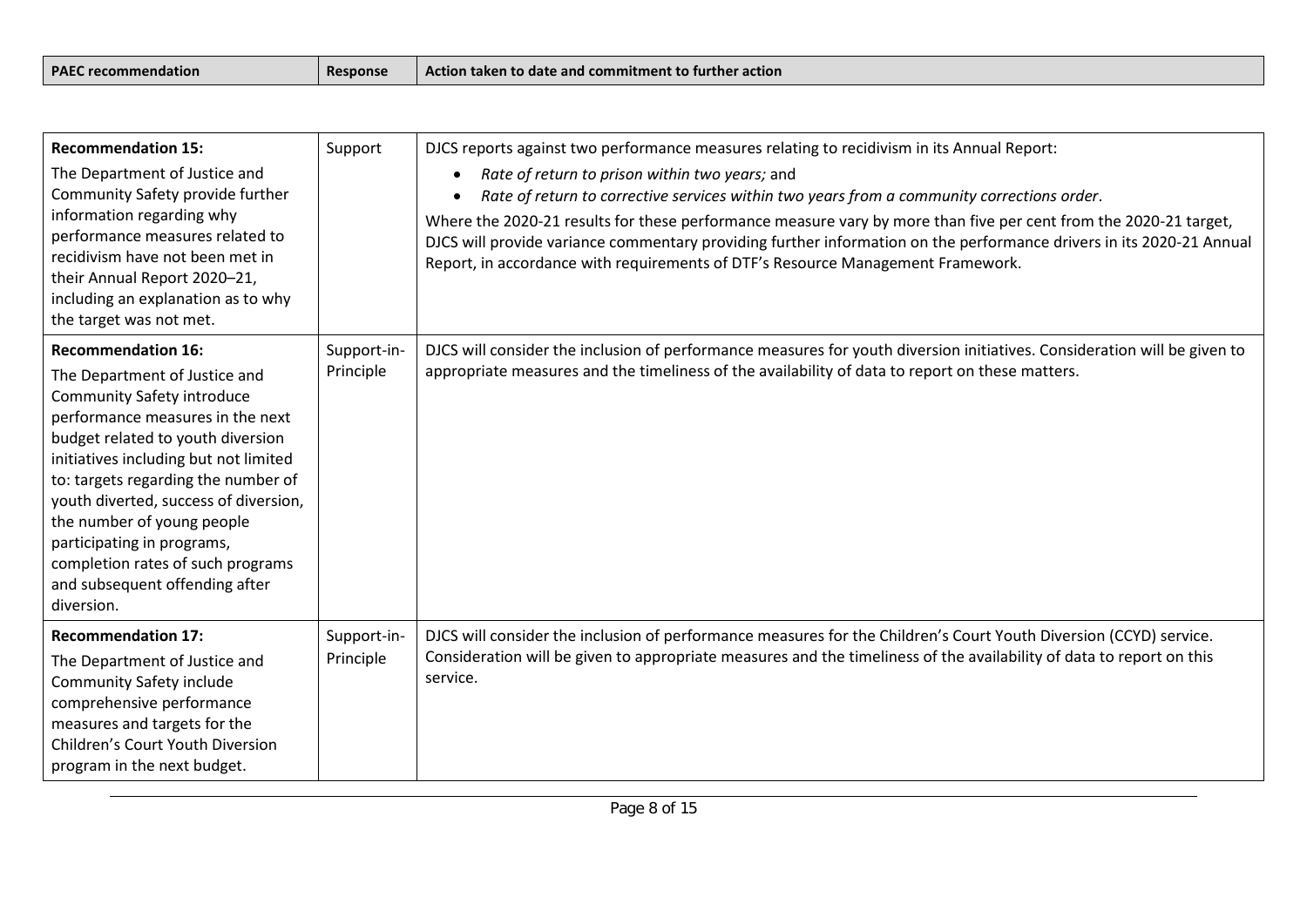| <b>PAEC</b><br>Response<br>recommendation | - -<br>l Action taken to date and commitment to further action |
|-------------------------------------------|----------------------------------------------------------------|
|-------------------------------------------|----------------------------------------------------------------|

| <b>Recommendation 18:</b><br>The Department of Environment,<br>Land, Water and Planning publicly<br>report on the status and funding of<br>the Bringing our Environment<br>Protection Authority into the<br>modern era program in its annual<br>report.                                                        | Support-in-<br>Principle | The Department of Environment, Land, Water and Planning (DELWP) and the Environment Protection Agency (EPA)<br>currently report on the implementation of the Bringing our Environment Protection Authority into the modern era<br>program in their annual reports.<br>In the 2019-20 DELWP Annual Report the allocation to this initiative from the Sustainability Fund is documented at<br>page 353. The DELWP Annual Report also reports on EPA's performance measures against the Statutory Activities and<br>Environment Protection output at page 43. The Statutory Activities and Environment Protection output includes a<br>measure on 'Activities that support business to comply with environmental obligations' which relates to the Bringing<br>our Environment Protection Authority into the modern era initiative.<br>Achievements and outcomes with references to the Bringing our Environment Protection Authority into the modern era<br>initiative are detailed throughout the 2019-20 EPA Annual Report. |
|----------------------------------------------------------------------------------------------------------------------------------------------------------------------------------------------------------------------------------------------------------------------------------------------------------------|--------------------------|-----------------------------------------------------------------------------------------------------------------------------------------------------------------------------------------------------------------------------------------------------------------------------------------------------------------------------------------------------------------------------------------------------------------------------------------------------------------------------------------------------------------------------------------------------------------------------------------------------------------------------------------------------------------------------------------------------------------------------------------------------------------------------------------------------------------------------------------------------------------------------------------------------------------------------------------------------------------------------------------------------------------------------|
| <b>Recommendation 19:</b><br>Performance measures should be<br>developed by the Department of<br>Environment, Land, Water and<br>Planning for any 2020-21 COVID-19<br>related expenditure.                                                                                                                     | Support-in-<br>Principle | While it is not possible to create new performance measures for the COVID-19 related expenditure for the 2020-21<br>year, DELWP will review and consider developing new measures for the COVID-19 related programs that have funding<br>beyond 2020-21 for inclusion in the 2022-23 budget.                                                                                                                                                                                                                                                                                                                                                                                                                                                                                                                                                                                                                                                                                                                                 |
| <b>Recommendation 20:</b><br>The Department of Environment,<br>Land, Water and Planning publicly<br>report on the financial impact of<br>increased payments to a private<br>operator responsible for Land Use<br>Victoria's titles and registry functions<br>and the cost of the<br>commercialisation process. | <b>Not</b><br>Support    | The 40-year Operating Concession Deed (OCD) in place between Victorian Land Registry Services Pty Ltd (VLRS), the<br>commercial operator, and the State is commercial-in-confidence. Therefore, details of the agreement or payments<br>under it cannot be publicly reported.                                                                                                                                                                                                                                                                                                                                                                                                                                                                                                                                                                                                                                                                                                                                               |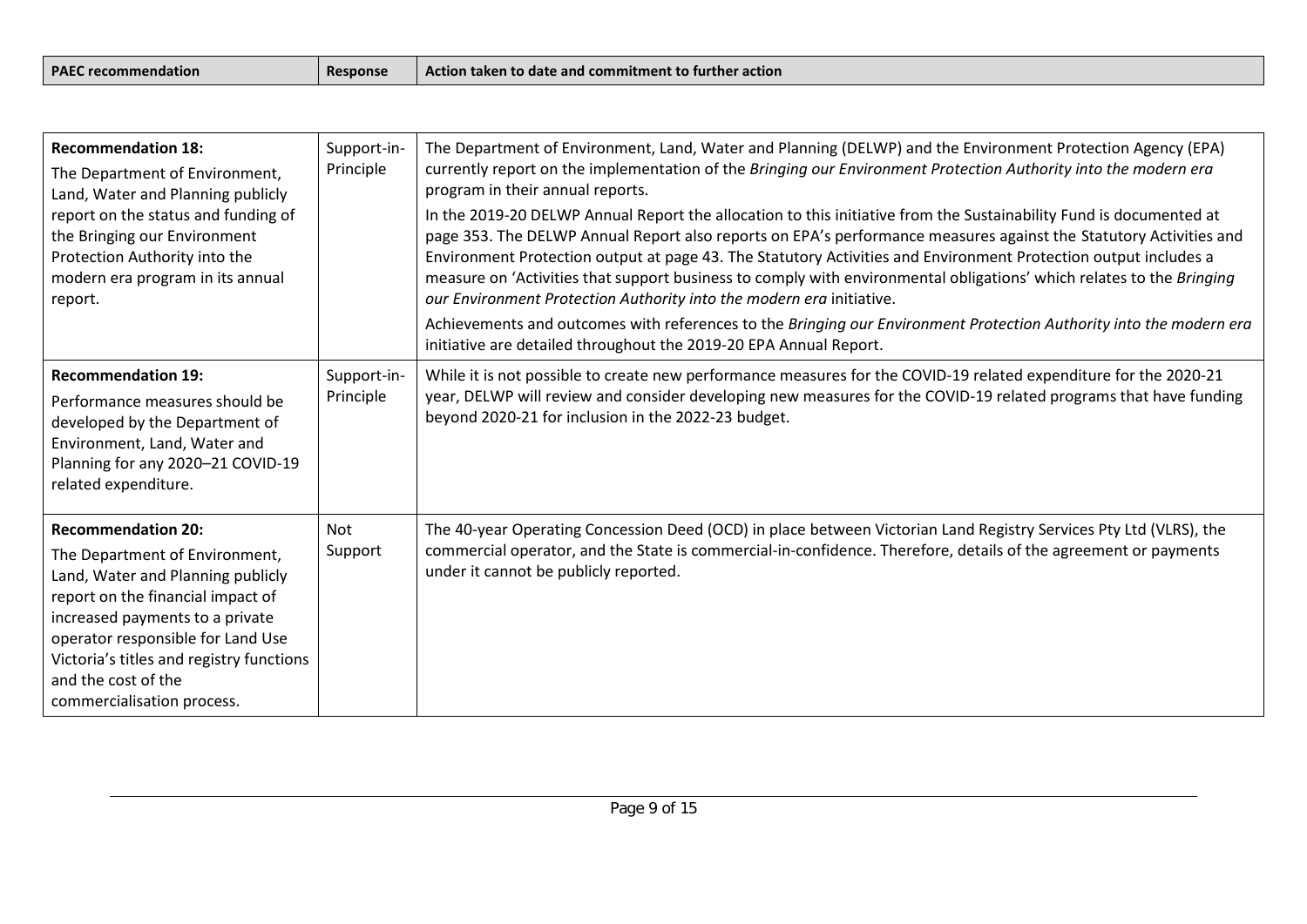| <b>PAEC</b><br>Response<br>recommendation : | .<br>l Action taken to date and commitment to further action |
|---------------------------------------------|--------------------------------------------------------------|
|---------------------------------------------|--------------------------------------------------------------|

| <b>Recommendation 21:</b><br>The Department of Jobs, Precincts<br>and Regions report where possible<br>on the number of First Nations<br>people employed in Victoria as well<br>as the number of Aboriginal<br>businesses in Victoria.                   | Support-in-<br>Principle | The Department of Jobs, Precincts, and Regions (DJPR) supports in part noting the following:<br>The collection and reporting of data on the number of First Nations people employed in Victoria lies with the<br>Commonwealth Government, not DJPR.<br>Aboriginal business data can be obtained through existing contractual arrangements with Kinaway Chamber of<br>Commerce (Kinaway) that relates specifically to their membership capture.                                                                                                                                                                         |
|----------------------------------------------------------------------------------------------------------------------------------------------------------------------------------------------------------------------------------------------------------|--------------------------|------------------------------------------------------------------------------------------------------------------------------------------------------------------------------------------------------------------------------------------------------------------------------------------------------------------------------------------------------------------------------------------------------------------------------------------------------------------------------------------------------------------------------------------------------------------------------------------------------------------------|
| <b>Recommendation 22:</b><br>The Department of Jobs, Precincts<br>and Regions provide a breakdown of<br>the number of businesses that<br>received the Business Support Fund<br>by metropolitan and regional<br>Victoria in its 2020-21 Annual<br>Report. | Support                  | A breakdown of the number of businesses that received the Business Support Fund by metropolitan and regional<br>Victoria will be provided in the 2020-21 Annual Report.                                                                                                                                                                                                                                                                                                                                                                                                                                                |
| <b>Recommendation 23:</b><br>The Department of Jobs, Precincts<br>and Regions and the Department of<br>Treasury and Finance publish details<br>of Development Victoria's capital<br>program in the 2021-22 Budget                                        | Support-in-<br>Principle | Development Victoria's capital project spending is commonly disclosed in Budget Paper 4, Chapter 3: Other PNFC's<br>section. It is intended for this style of presentation to continue in future budget publications.<br>In the instance where Development Victoria is delivering capital projects on behalf of other government agencies, the<br>disclosure of these projects will remain under the parent entity that received the original project funding.<br>Note: This is a joint response by the Department of Treasury and Finance and the Department of Transport (under which<br>Development Victoria sits). |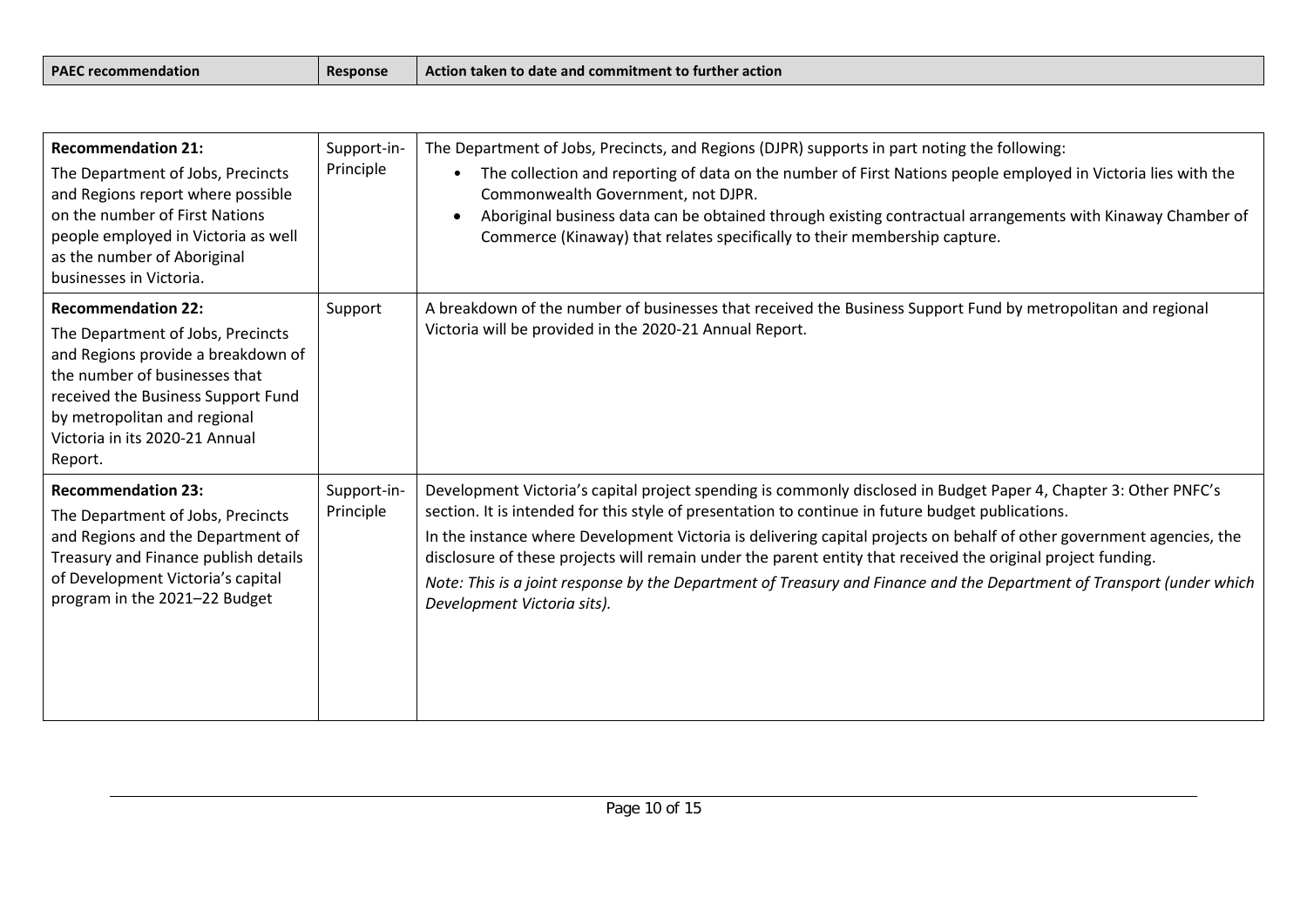| <b>PAEC</b><br><b>Response</b><br>$\lceil$ recommendation $\lceil$ | $\,$ Action taken to date and commitment to further action $\,$ |
|--------------------------------------------------------------------|-----------------------------------------------------------------|
|--------------------------------------------------------------------|-----------------------------------------------------------------|

| <b>Recommendation 24:</b><br>The Department of Jobs, Precincts<br>and Regions report on the gross<br>regional product and employment<br>rate of Regional Victoria in its annual<br>report going forward.                                                                                | Support-in-<br>Principle | The most up to date publicly available data will be provided on gross regional product and employment in Regional<br>Victoria in the DJPR Annual Report. Note that this may not align to financial year periods.       |
|-----------------------------------------------------------------------------------------------------------------------------------------------------------------------------------------------------------------------------------------------------------------------------------------|--------------------------|------------------------------------------------------------------------------------------------------------------------------------------------------------------------------------------------------------------------|
| <b>Recommendation 25:</b><br>The Department of Jobs, Precincts<br>and Regions develop a performance<br>measure to report on the outcomes<br>of the creative industries that were<br>supported during and post the<br>COVID-19 pandemic.                                                 | Support-in-<br>Principle | COVID-19 support grant outcomes will be reported through existing measures. New BP3 measures will be developed<br>for the 2022-23 budget that will address Creative State 2025's focus on resilience and reactivation. |
| <b>Recommendation 26:</b><br>Court Services Victoria publicly<br>release reviews and studies into<br>government programs where<br>appropriate. Where it is not deemed<br>appropriate to release full reviews,<br>Court Services Victoria release an<br>appropriate summary of findings. | Support-in-<br>Principle | Court Services Victoria will review the public release of reviews and studies or appropriate summaries of funded<br>government programs in consultation with the courts and tribunals.                                 |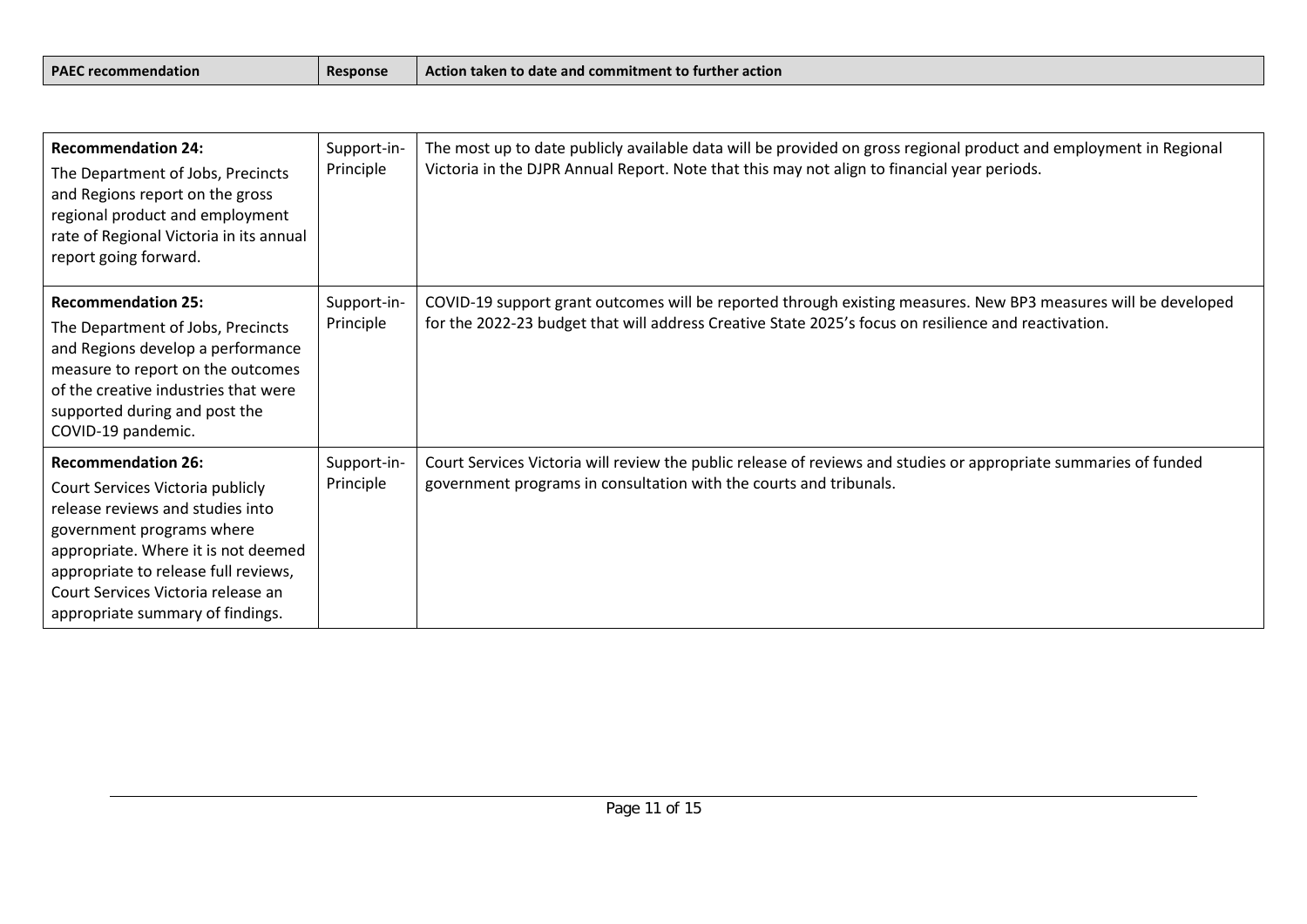| <b>PAEC recommendation</b> |  |
|----------------------------|--|
|----------------------------|--|

| <b>Recommendation 27:</b><br>The Victorian Government take a<br>consistent approach when reporting<br>output transfers that arise from<br>machinery of government changes.<br>When machinery of government<br>changes require responsibility for an<br>output to transfer from one<br>department to another during a<br>financial year, output cost reporting<br>should detail: the cost for that<br>output, the period the output was<br>held for and the name of the<br>transferring department. | Support-in-<br>principle | The Department of Premier and Cabinet (DPC) supports consistent reporting on output transfers and does so by<br>ensuring it reports on output transfers in accordance with the Model Report for Victorian Government Departments<br>(Model Report) and the Victorian public sector operating manual on machinery of government changes (Manual).<br>DPC notes the Model Report and the Manual currently require full year results to be reported by departments<br>responsible for transferred outputs at the end of the reporting period. The Model Report and the Manual do not<br>require output transfer reporting to include information about the transferring department. Reporting on outputs DPC<br>is no longer responsible for administering would be inconsistent with current requirements.<br>Reporting on outputs DPC is no longer responsible for administering would be inconsistent with current requirements.<br>The Model Report already sets a consistent approach to reporting output transfers that arise from machinery of<br>government changes. |
|----------------------------------------------------------------------------------------------------------------------------------------------------------------------------------------------------------------------------------------------------------------------------------------------------------------------------------------------------------------------------------------------------------------------------------------------------------------------------------------------------|--------------------------|---------------------------------------------------------------------------------------------------------------------------------------------------------------------------------------------------------------------------------------------------------------------------------------------------------------------------------------------------------------------------------------------------------------------------------------------------------------------------------------------------------------------------------------------------------------------------------------------------------------------------------------------------------------------------------------------------------------------------------------------------------------------------------------------------------------------------------------------------------------------------------------------------------------------------------------------------------------------------------------------------------------------------------------------------------------------------|
| <b>Recommendation 28:</b><br>When there are major occurrences<br>outside a department's control, for<br>example, COVID-19 and the 2019-20<br>Victorian Bushfires, the additional<br>cost to the department should be<br>reported alongside existing financial<br>reporting requirements in the<br>department's annual report.                                                                                                                                                                      | Support-in-<br>principle | DPC and the Government are committed to strong fiscal transparency, which is supported through publication of<br>COVID-19 related expenditure by government initiative and department by DTF.<br>DPC reports on additional costs incurred because of major occurrences outside its control in its Annual Report,<br>including in its financial statements and in its commentary on significant variations between total output cost targets<br>and results. Given the scope and timing of responses to major occurrences, a range of resourcing mechanisms may be<br>used, including secondment of staff, internal reprioritisation of funding and additional funding. Reporting on the cost of<br>these responses separate to DPC's annual financial reporting may not provide meaningful information about additional<br>costs incurred.                                                                                                                                                                                                                                |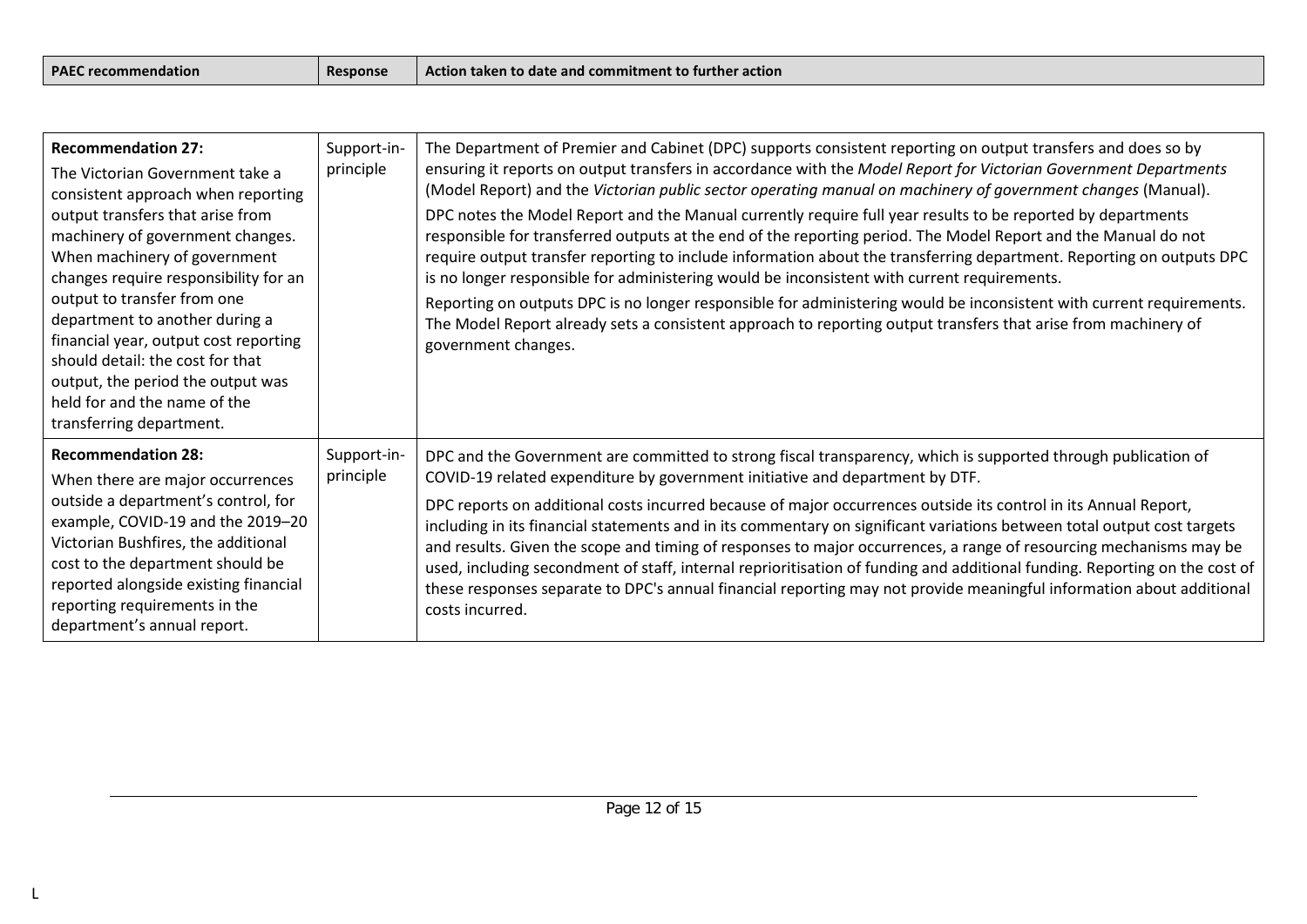| <b>PAEC recommendation</b> |  |
|----------------------------|--|
|----------------------------|--|

| <b>Recommendation 29:</b><br>To allow an assessment of the<br>financial performance of Bushfire<br>Recovery Victoria (BRV), the cost of<br>the entity and entity's operations<br>should be reported on at the end of<br>the financial year. To allow an<br>assessment of the operational<br>performance of BRV, performance<br>measures should be created and<br>reported on in the 2020-21 financial<br>year in the most appropriate annual<br>report. | Support-in-<br>Principle | Bushfire Recovery Victoria (BRV) transferred to DJCS from DPC on 1 July 2020. All costs relating to BRV will be<br>reflected in the Department's 2020-21 annual financial statements and included in the output cost for 'Emergency<br>Management Capability'. Performance measures relating to the Emergency Management and response sector are<br>contained in this output, which will be reported in the DJCS 2020-21 Annual Report. In accordance with the<br>requirements set out in DTF's Resource Management Framework, performance measures are reviewed as part of the<br>annual budget process and DJCS will review its existing suite of performance measures for its Emergency Management<br>Capability as part of the 2022-23 budget process, including those for programs and initiatives managed by BRV. |
|---------------------------------------------------------------------------------------------------------------------------------------------------------------------------------------------------------------------------------------------------------------------------------------------------------------------------------------------------------------------------------------------------------------------------------------------------------|--------------------------|-------------------------------------------------------------------------------------------------------------------------------------------------------------------------------------------------------------------------------------------------------------------------------------------------------------------------------------------------------------------------------------------------------------------------------------------------------------------------------------------------------------------------------------------------------------------------------------------------------------------------------------------------------------------------------------------------------------------------------------------------------------------------------------------------------------------------|
| <b>Recommendation 30:</b><br>When reporting on performance<br>measures that were unable to be<br>met due to unforeseen<br>circumstances, such as a global<br>pandemic, departments should avoid<br>using 'not assessed' to rate<br>performance measures, and instead<br>provide a more telling descriptor<br>such as 'unable to be met'.                                                                                                                | Support-in-<br>Principle | DPC supports clear reporting on its performance measures to ensure meaningful comparison of performance over<br>time. Where DPC is unable to report on its performance, explanations are included as footnotes in its Annual Report.<br>DPC reporting on performance measures in its Annual Report is presented as published in Budget Paper No. 3, in<br>accordance with the Model Report. This includes using the abbreviation 'n/a' where results are not available.                                                                                                                                                                                                                                                                                                                                                 |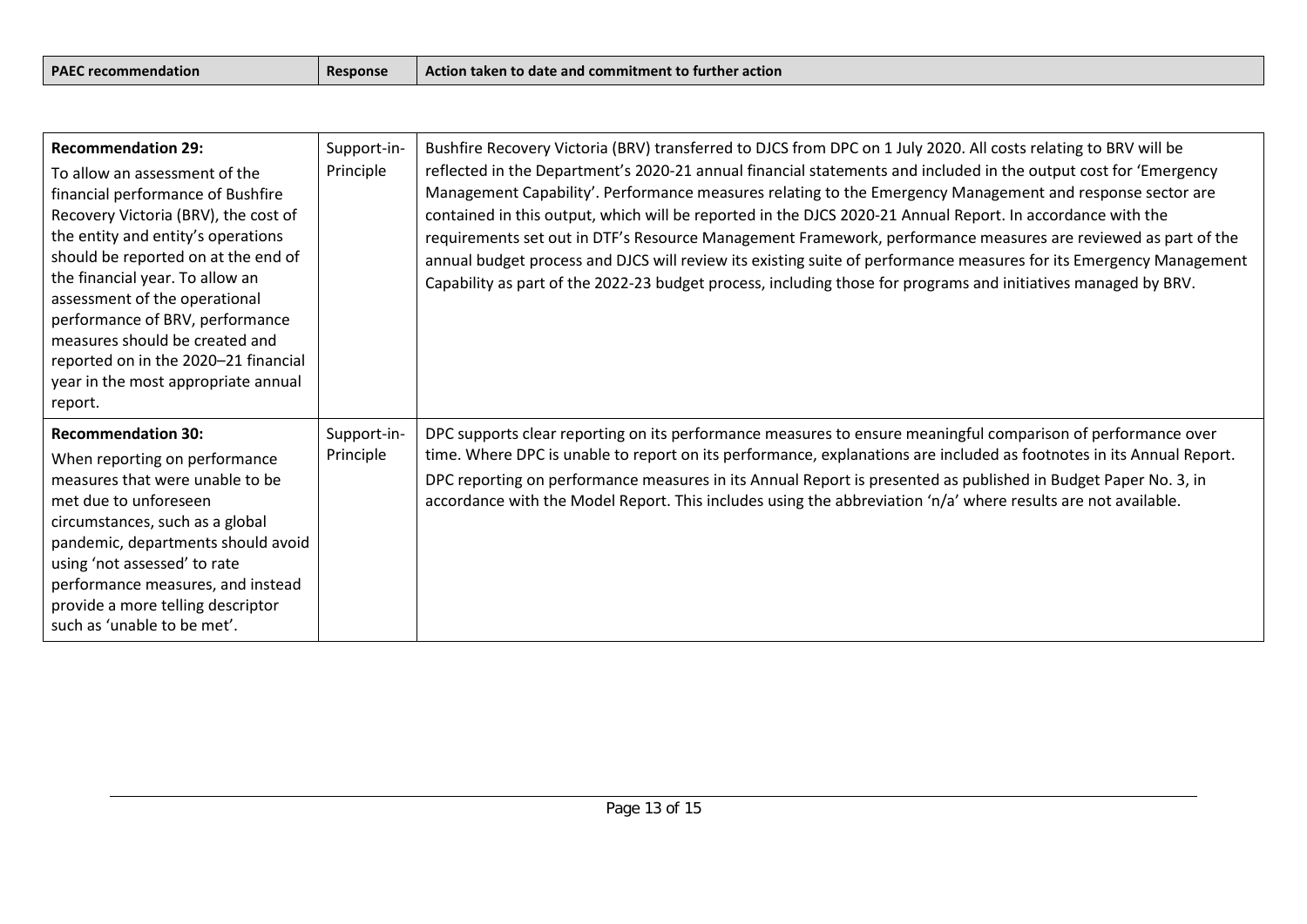| <b>PAE</b><br><b>Response</b><br>recommendation | $ -$<br>I commitment to furth<br>her action<br>Action taken to date a<br>and |
|-------------------------------------------------|------------------------------------------------------------------------------|
|-------------------------------------------------|------------------------------------------------------------------------------|

| <b>Recommendation 31:</b><br>The Department of Treasury and<br>Finance develop performance<br>measures for significant off budget<br>programs and initiatives with an<br>allocation of \$50 million or more                                                                              | Support-in-<br>Principle | As performance measures show annual progress of implementing programs and initiatives, the Department of Treasury<br>and Finance (DTF) will consider developing performance measures for future off budget programs and initiatives<br>greater than \$50 million, where these are implemented over the medium to long term.<br>DTF notes that of the off budget COVID-19 related programs/initiatives referred to on page 170 of the report, the<br>Payroll Tax Relief initiative was the only off budget initiative greater than \$50 million with no performance measures.<br>The introduction of a performance measure for this initiative would not have been meaningful as the relief measure<br>has now lapsed and only applied to a reduction in the gross payroll tax collected during 2019-20. Performance<br>measures are not developed retrospectively to completed programs/initiatives from prior reporting periods. |
|------------------------------------------------------------------------------------------------------------------------------------------------------------------------------------------------------------------------------------------------------------------------------------------|--------------------------|-----------------------------------------------------------------------------------------------------------------------------------------------------------------------------------------------------------------------------------------------------------------------------------------------------------------------------------------------------------------------------------------------------------------------------------------------------------------------------------------------------------------------------------------------------------------------------------------------------------------------------------------------------------------------------------------------------------------------------------------------------------------------------------------------------------------------------------------------------------------------------------------------------------------------------------|
| <b>Recommendation 32:</b><br>The Department of Treasury and<br>Finance publish details associated<br>with contractors and labour hire<br>arrangements with the consultancy<br>information it discloses as part of its<br>annual reporting process.                                       | Support-in-<br>Principle | DTF continually works to improve reporting to ensure transparency and clear accountabilities in the Victorian Public<br>Sector, through a range of policies and instruments, such as the Standing Directions of the Assistant Treasurer, the<br>Financial Reporting Directions and the Model Financial Report.                                                                                                                                                                                                                                                                                                                                                                                                                                                                                                                                                                                                                    |
| <b>Recommendation 33:</b><br>The Department of Treasury and<br>Finance revise guidance material to<br>government departments to<br>stipulate the need for the release of<br>details associated with contractors<br>and labour hire arrangement as part<br>of annual reporting processes. | Support-in-<br>Principle | See response to recommendation 32.                                                                                                                                                                                                                                                                                                                                                                                                                                                                                                                                                                                                                                                                                                                                                                                                                                                                                                |